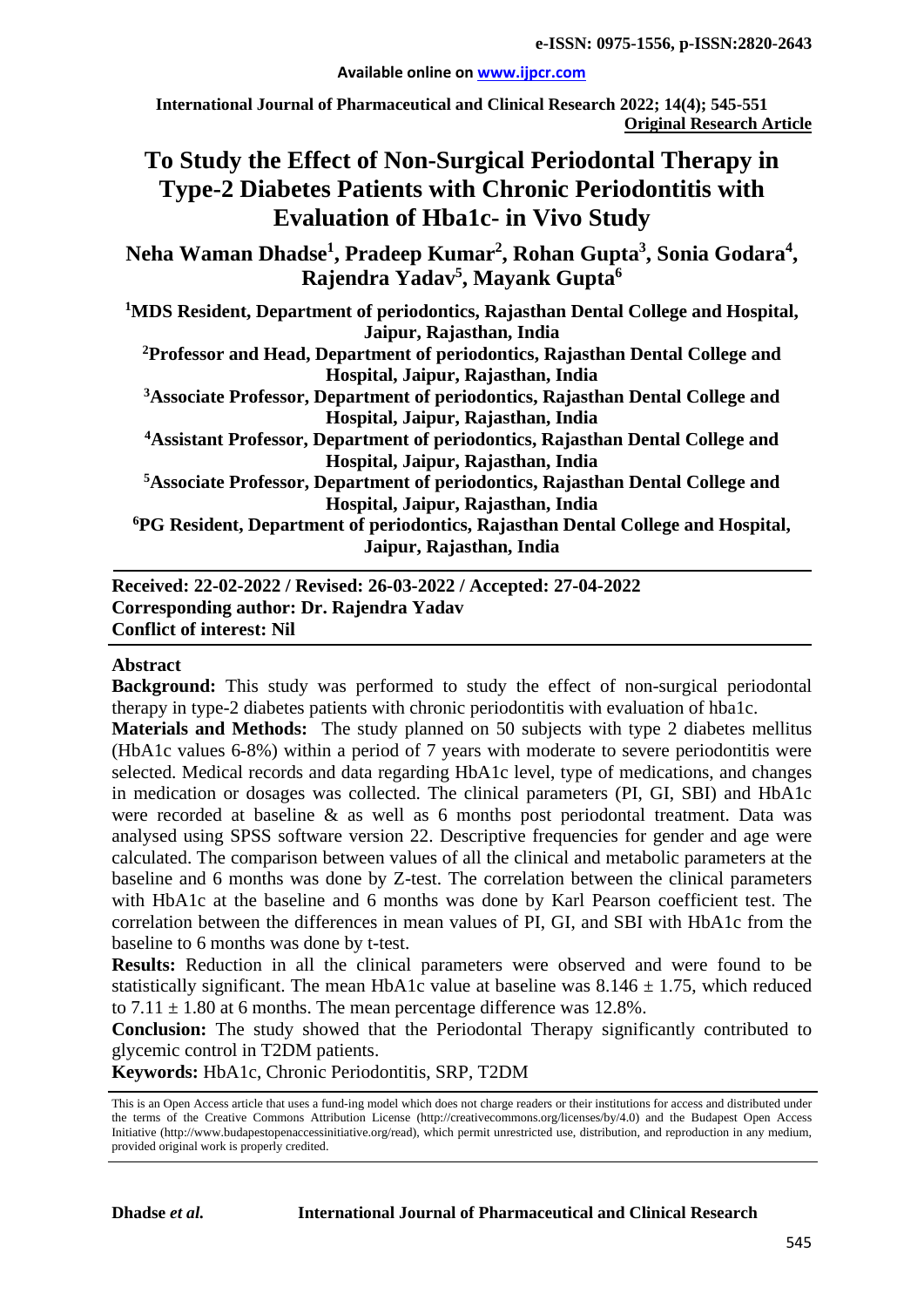#### **Introduction**

Diabetes mellitus (DM) is a systemic disease with several major complications affecting both the quality and length of life. One of these complications is periodontal disease (periodontitis). Current evidence suggests that periodontitis is more than a localized oral infection. [1] The chronic gram-negative infection of periodontal origin may be considered a potential focus of infection that aggravates metabolic control in patients who have diabetes. [2]

Periodontitis is a chronic and progressive inflammatory disease predominantly caused by the interaction of microorganisms and host immune response and is an important cause of tooth loss among adults. [3] Chronic periodontitis (CP) not only progressively and painlessly destroys the supporting tissues around the teeth but also has an influence on the systemic health of the individual. [4]

It has been extensively studied that in the presence of CP, patients with DM exhibit worsening of their glycemic control. The release of endotoxins by periodontal pathogens, and secretion of proinflammatory cytokines by the affected gingival tissue results in worsening of insulin resistance and consequent hyperglycemia. Various studies have reported that patients with diabetes have a higher prevalence of CP. Furthermore, patients with poorly controlled diabetes have a higher risk (2.9 times) of having severe periodontitis compared to the nondiabetic participants. Therefore, it is imperative to consider periodontal disease as an important complication of diabetes. [5]

Both diabetes and periodontal infection are complicating and enhancing each other's magnitude and severity; therefore, it is suggested that along with the medications for diabetes, the control of active periodontal infection should also be aimed to achieve a long-term glycemic control in these patients. [5] Nonsurgical periodontal therapy (NSPT) is the initial step in the management of periodontal diseases. The target of NSPT is to modulate or abolish the microbes and other causative factors implicated in gingival and periodontal diseases. [6] Hyperglycemia is known to favor pro-inflammatory priming of periodontal tissues thus contributing to the earlier onset of gingivitis, the initial and reversible stage of periodontitis, in patients with diabetes. Persistent hyperglycemic state and advanced glycation end product besides causing the macrovascular and microvascular complications of diabetes also result in the impaired gingival fibroblast synthesis, defective phagocytic activity of mononuclear, and polymorphonuclear cells. [6]

This results in the loss of periodontal fibers and supporting alveolar bone. These findings led to consider periodontitis as the sixth complication of diabetes mellitus. Importantly, the relationship between diabetes and periodontitis is bidirectional. [7]

#### **Materials and methods**

The present study was carried out in the Department of Periodontology and Oral Implantology, Rajasthan Dental College and Hospital, Jaipur. The subjects of this study were selected from the Outpatient Department of Periodontology and Oral Implantology, Rajasthan Dental College and Hospital, Jaipur. All patients were selected on the basis of the following inclusion and exclusion criteria.

## **Selection criteria**

The following were the inclusion criteria

- The age of the subjects ranged from 40 years to 70 years.
- The mean duration of diabetes was 3.3  $\pm$  1.6 years.
- Probing pocket depth of  $\geq 5$  mm in minimum five teeth.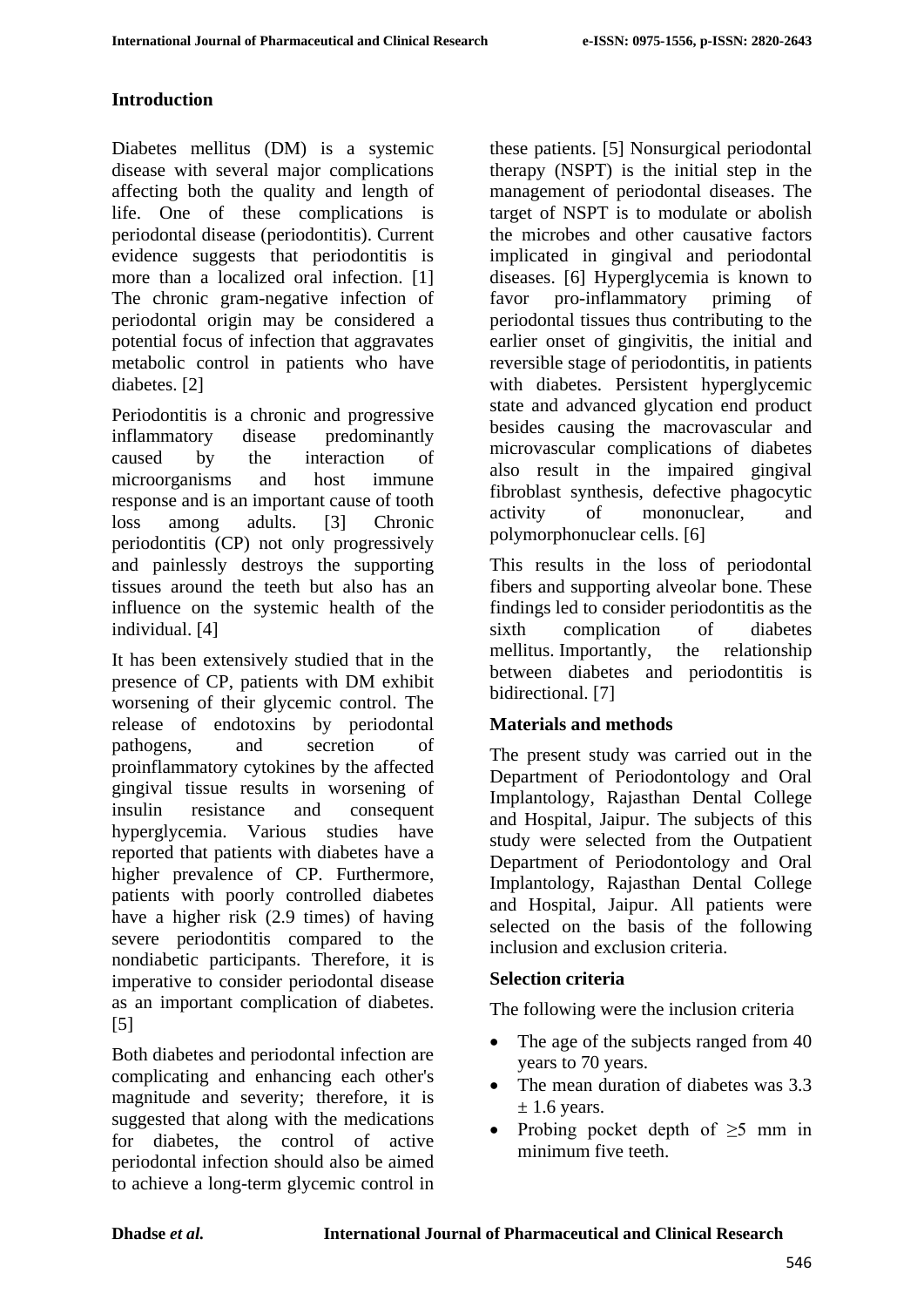• Clinical attachment loss of 3-4 mm in a minimum of eight teeth.

The following were the exclusion criteria

- Radiographic evidence of periapical pathology.
- Current smokers.
- Those who were on antibiotics for the last 4 months.
- Physically or mentally disabled, pregnant patients.
- And patients with major diabetic complications such as retinopathy, nephropathy, cardiopathy, and cerebrovascular changes.
- Patients undergone any periodontal treatment 4 months prior to the study.

#### **Study design**

A prospective, interventional, comparative, clinico biochemical study was planned. Medical records that of preoperative and postoperative to periodontal treatment were reviewed and data regarding HbA1c level, type of medications, and changes in medication or dosages was collected. 50 subjects with type 2 DM (HbA1c values 6-8%) within a period of 7 years with moderate generalized chronic periodontitis were recruited with their informed consent. Out of the 50 subjects, there were 31 (62%) males and 19 (38%) females.

## **Procedure**

Glucose control was determined by HbA1c. The patients underwent: general medical history, radiographic examination, determination of HbA1c and glucose in blood, periodontal examination, provision of information on periodontal disease and oral hygiene.

After all the examinations the patients underwent supragingival prophylaxis. The clinical and biochemical parameters were recorded at the baseline (day 0) and 6 months after the periodontal therapy. The participants were instructed to continue with their medical management of DM without any modification during the study period.

Recordings of the clinical parameters for periodontal status were recorded using:

- $\triangleright$  Plaque index (PI) (Silness P and Loe H 1967)[8]
- $\triangleright$  Gingival index (GI) (Loe H and Silness J 1963)[8]
- $\triangleright$  Sulcus bleeding index (SBI) (Muhlemann HR and Son S 1971)[8]

Probing pocket depth (PPD) — The recordings were done on all the four sites (buccal, lingual, mesial, and distal) of each tooth. Clinical attachment level (CAL) — The recordings were done on all the four sites (buccal, lingual, mesial, and distal) of each tooth. It was measured from the cementoenamel junction (CEJ) to the base of the pocket using UNC-15 probe. [8]

For the metabolic assessment, 3-4 mL of venous blood sample was withdrawn and analyzed for HbA1c (Glycohemoglobin analyzer, D-10 Hemoglobin Testing System, Bio Rad Laboratories,Inc.)

All the participants received oral hygiene instructions before the first session of fullmouth scaling and root planing (SRP). Modified Bass method of brushing was instituted. The treatment period for scaling and root planing session was 1 week. There were four sessions and each session lasted for 1 h. The sessions were performed by the same investigator using an ultrasonic device (Guilin Woodpecker Medical Instrument Co., Ltd. Information Industrial Park, Guilin National High Tech Zone, Guilin, Guangxi, China) Root planing was performed with Gracey curettes (Hu- Friedy Mfg. Co. LLC. 3232N, Rockwell St., Chicago, IL 60618, USA) using 12-14 strokes per site until a smooth, hard, and polished surface was obtained.

Patients were asked to visit at a 1-month interval to assess the efficiency of their oral hygiene methods and reinstructed, if required, during the follow-up of 6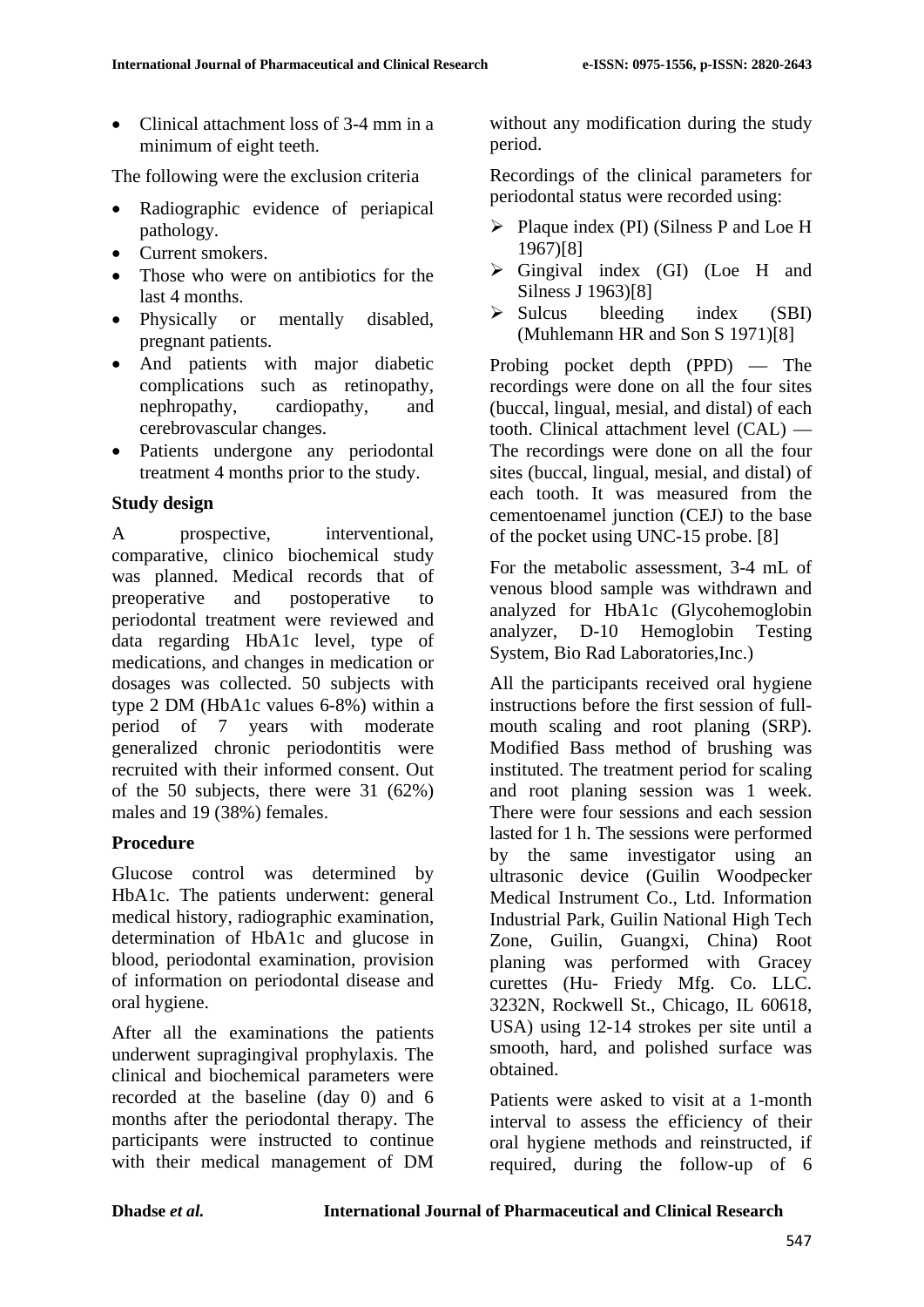months. Any alteration in diabetes control or antibiotic use was recorded during their visits.

#### **Results**

The study was done on 50 subjects (men and women) between the ages 40-60 years. Out of 50 diabetic subjects in the study population, frequency of female patients is 19 (38%) and frequency of male population is 31 (62%). Mean age of the patients was  $51.84 \pm 7.055$  years.

The mean HbA1c value at baseline was 8.146  $\pm$  1.75, which reduced to 7.11  $\pm$  1.80 at 6 months. The mean percentage difference is 12.8%. The difference in the mean values was 1.036, which was statistically significant  $(P < 0.05)$ . The mean plaque index was  $2.37 \pm 0.38$  at the baseline, which declined to  $0.47 \pm 0.21$  at 6 months after the periodontal therapy. The mean percentage difference is 80.2%. The mean difference was 1.9, which was statistically significant  $(P < 0.05)$ . Following the treatment, GI dropped from 2.59  $\pm$  0.33 at the baseline to 0.60  $\pm$  0.29 after 6 months. The mean difference was

1.99, The mean percentage difference is 76.9% which was statistically significant  $(P < 0.05)$ . The mean SBI index was 3.22  $\pm$  0.46 at the baseline, which declined to  $0.42 \pm 0.64$  at 6 months after the periodontal therapy. The difference in the mean values was 2.8 The mean percentage difference is 87% which was statistically significant  $(P < 0.05)$ 

The correlation between PI and HbA1c was  $r = 0.63$  at the baseline and 0.34 at the 6 month which mean that the values of PI and HbA1c from the baseline to 6 months was statistically significant  $r = 0.34$ ,  $P <$ 0.05 The correlation between GI and HbA1c both at the baseline  $r = 0.57$  and after 6 months,  $r = 0.42$ . The correlation between the differences in mean value of GI and HbA1c from the baseline to 6 months was statistically significant  $(P <$ 0.05). The correlation between SBI and HbA1c both at the baseline  $r = 0.64$  and after 6 months,  $r = 0.38$ . The correlation between the differences in mean value of SBI and HbA1c from the baseline to 6 months was statistically significant (*P* < 0.05).

**Table 1: The study was done on 50 subjects (men and women) between the ages 40-60 years**

| <b>Gender</b> | <b>Frequency</b> | <b>Percent</b> |
|---------------|------------------|----------------|
| Female        | 9                | 38.0           |
| Male          |                  | 02.U           |
| Total         | 50               | 100.0          |

| Table 2: Diabetic subjects in the study population, frequency of female as well as male |  |
|-----------------------------------------------------------------------------------------|--|
| population and Mean age of the patients                                                 |  |

| Age (years) | <b>Frequency</b> | <b>Percent</b> | $Mean \pm SD$     |
|-------------|------------------|----------------|-------------------|
| 40          | 3                | 6.0            |                   |
| 41          |                  | 2.0            |                   |
| 42          | $\overline{2}$   | 4.0            |                   |
| 44          |                  | 2.0            |                   |
| 45          | 4                | 8.0            | $51.84 \pm 7.055$ |
| 46          | 4                | 8.0            |                   |
| 47          | 4                | 8.0            |                   |
| 48          | ി                | 4.0            |                   |
| 49          |                  | 2.0            |                   |
| 50          | 3                | 6.0            |                   |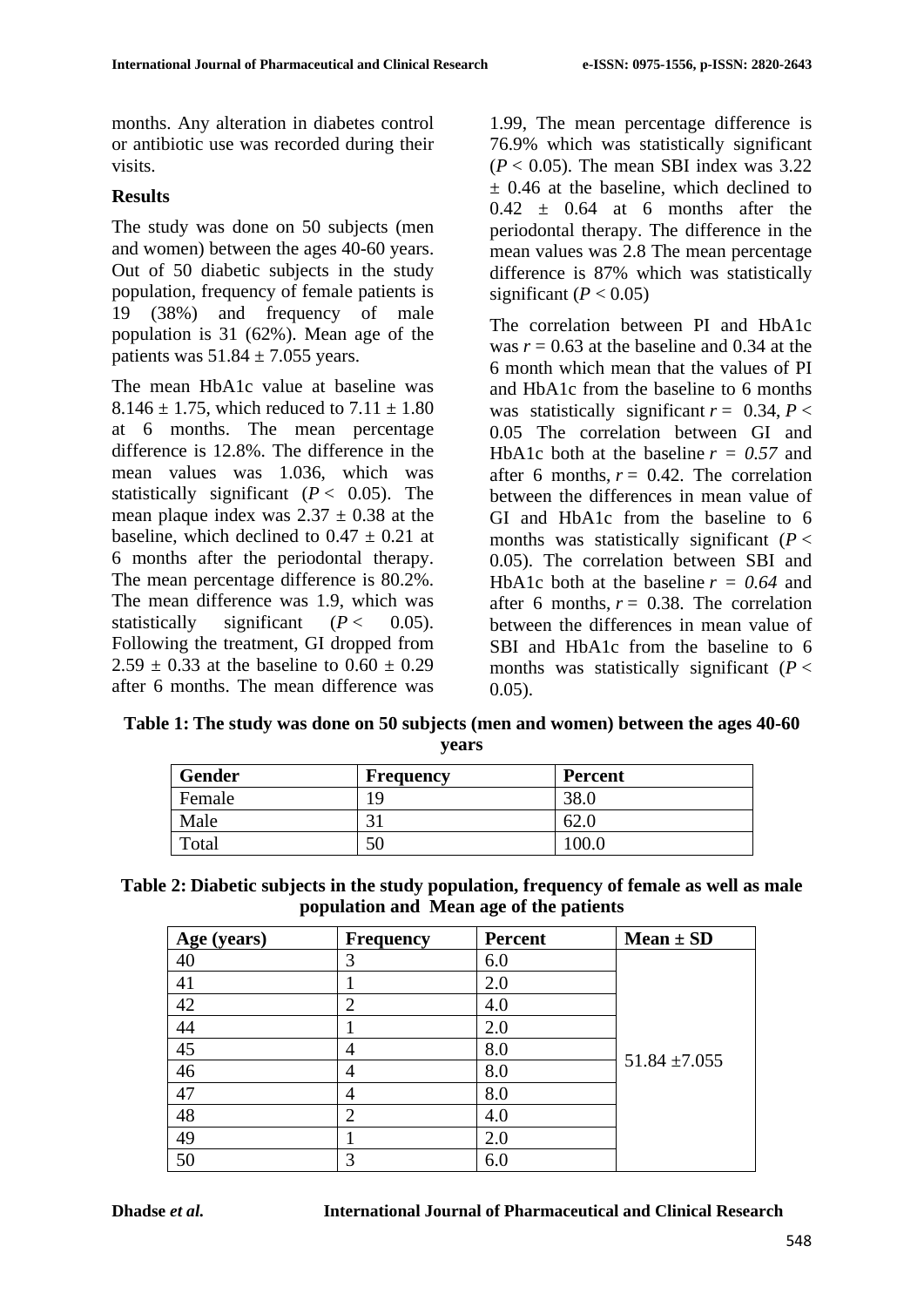| 51              |    | 2.0   |  |
|-----------------|----|-------|--|
| 52              |    | 2.0   |  |
| $\overline{54}$ |    | 2.0   |  |
| $\overline{55}$ |    | 2.0   |  |
| 58              |    | 12.0  |  |
| $\overline{59}$ |    | 8.0   |  |
| 60              | 11 | 22.0  |  |
| Total           | 50 | 100.0 |  |

| Table 3: The mean baseline, six months, Z value and P value of HbA1c value, Plaque |
|------------------------------------------------------------------------------------|
| index, Gingival index and Sulcus bleeding index                                    |

|                       | <b>Mean</b> ±SD<br>baseline | Mean $\pm$ SD<br>Six months | Z value | <b>P</b> value |
|-----------------------|-----------------------------|-----------------------------|---------|----------------|
| HbA1c                 | $8.146 \pm 1.75$            | $7.11 \pm 1.80$             | 32.82   | 0.00           |
| Plaque index          | $2.37 \pm 0.38$             | $0.47 \pm 0.21$             | 43.80   | 0.00           |
| Gingival index        | $2.59 \pm 0.33$             | $0.60 \pm 0.29$             | 54.32   | 0.00           |
| Sulcus bleeding index | $3.22 \pm 0.46$             | $0.42 \pm 0.64$             | 27.81   | 0.00           |

#### **Table 4: The baseline, six months and difference of HbA1c value, Plaque index, Gingival index and Sulcus bleeding index**

| <b>PARAMETERS</b>     | <b>BASELINE</b>  | <b>6 MONTHS</b> | % DIFFERENCE |
|-----------------------|------------------|-----------------|--------------|
| HbA <sub>1</sub> c    | $8.146 \pm 1.75$ | $7.11 \pm 1.80$ | 12.8         |
| Plaque Index          | $2.37 \pm 0.38$  | $0.47 \pm 0.38$ | 80.2         |
| Gingival index        | $2.59 \pm 0.33$  | $0.60 \pm 0.29$ | 76.9         |
| Sulcus Bleeding Index | $3.22 \pm 0.46$  | $0.42 \pm 0.64$ | 87           |

## **Table 5: The Baseline comparison in mean, STD, T value, R value and P value of HbA1c's Plaque index, Gingival index and Sulcus bleeding index**

| <b>Baseline comparison</b>            | <b>Mean</b> | Std.             | <b>T</b> value | R     | P     |
|---------------------------------------|-------------|------------------|----------------|-------|-------|
|                                       |             | <b>Deviation</b> |                | value | value |
| HbA1cb - Plaque index                 | 5.77        | 1.54             | 26.474         | 0.63  | 0.000 |
| HbA1cb - Gingival index               | 5.55        | 1.58             | 24.799         | 0.57  | 0.000 |
| <b>HbA1cb</b> - Sulcus bleeding index | 4.92        | .49              | 23.286         | 0.64  | 0.000 |

#### **Table 6: The Baseline comparison in mean, STD, T value, R value and P value of HbA1c's Plaque index, Gingival index and Sulcus bleeding index**

| <b>Baseline comparison</b>    | <b>Mean</b> | Std.             | <b>T</b> value | R     | P     |
|-------------------------------|-------------|------------------|----------------|-------|-------|
|                               |             | <b>Deviation</b> |                | value | value |
| HbA1c - Plaque index          | 6.64        | 1.74             | 26.916         | 0.34  | 0.000 |
| HbA1c - Gingival index        | 6.50        | 1.70             | 26.946         | 0.42  | 0.000 |
| HbA1c - Sulcus bleeding index | 6.69        | l.66             | 28.487         | 0.38  | 0.000 |

#### **Discussion**

The question of whether periodontal treatment has an effect on metabolic control of diabetes is not new or recent. Intuitively, this question has been addressed from the standpoint of degree of diabetes severity control. [9] The escalating human and economic burden of diabetes requires a multidisciplinary approach for the prevention, diagnosis and management of the disease and its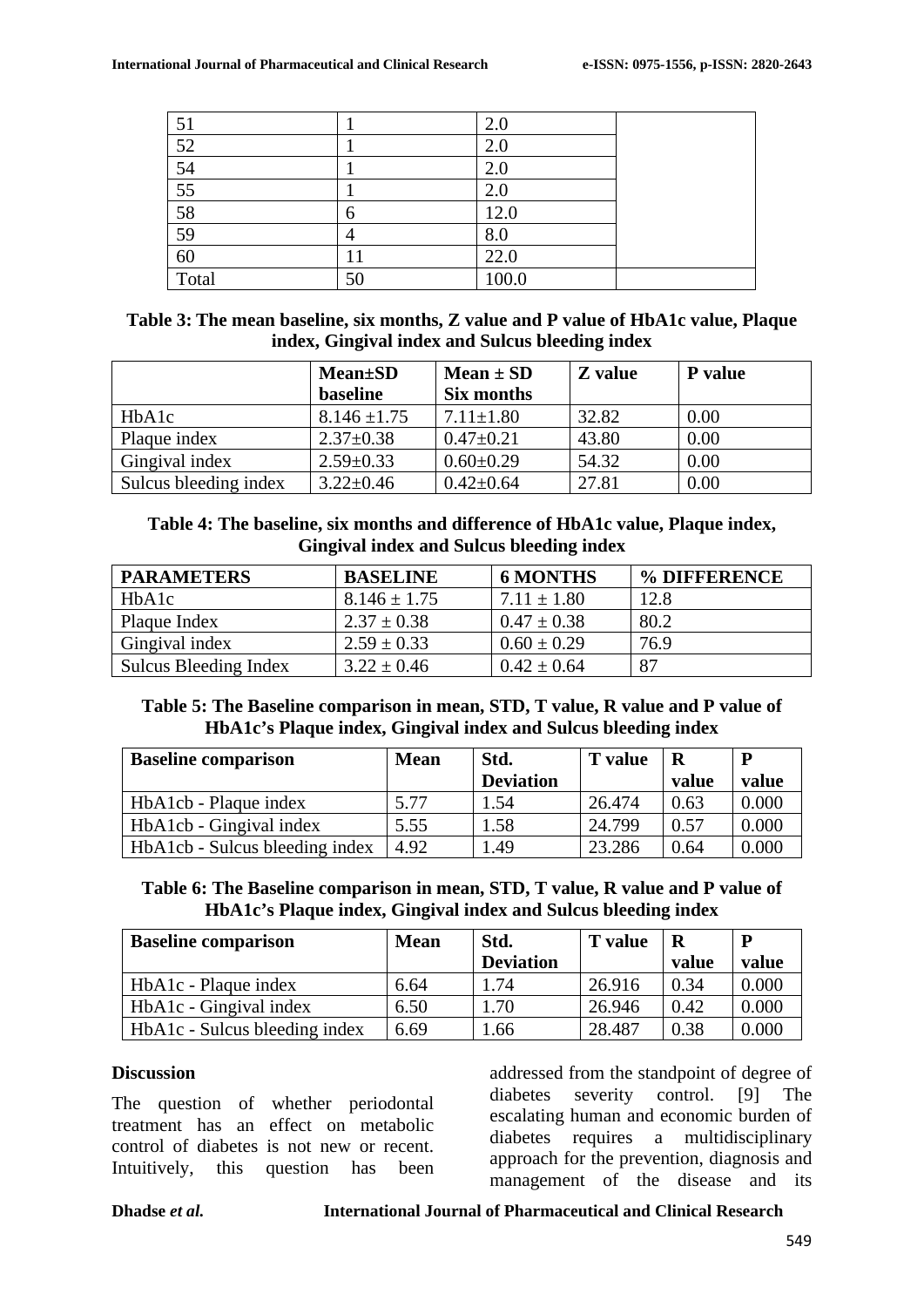complications including periodontitis. Regarding increased susceptibility to periodontitis in people with diabetes, this has a number of implications for dental management. Firstly, it is important that diabetic patients are aware of the potential impact their condition may have on their oral and periodontal health. Patients who are newly diagnosed with diabetes should be told about this impact and we should continue to urge our medical colleagues to recommend a dental examination to their patients. Periodontitis is a progressive inflammatory disease of the periodontal tissues, namely gingiva, periodontal ligament, and alveolar bone (toothsupporting bone). It begins with gingivitis in response to the microorganisms in dental plaque and progresses to periodontitis characterized by soft-tissue inflammation, loss of attachment between the periodontal tissues and teeth, and alveolar bone recession. [10] The loss of tissue attachment and bone resorption in the periodontal tissues is orchestrated through collagen breakdown by the reactive oxygen molecules, proteolytic enzymes, and matrix metalloproteinases synthesized by the neutrophils in response to inflammation. [11]. Inability to achieve glycemic control in T2DM leads to impaired function of neutrophils, accumulation of advanced glycation end products, and oxidative stress pathways, thereby contributing to an increased risk for developing periodontitis. [12]

The peculiar aspect of periodontitis in diabetic patients lies in the fact that the body's immune system, instead of completely eliminating the source of inflammation (microorganisms), keeps the inflammatory process continuously activated, leading to a chronic inflammatory reaction. [11] This chronic inflammatory response leads to systemic upregulation of pro-inflammatory cytokines such as interleukins (IL-1β, 4, 6, 8, and 10) and tumor necrosis factoralpha.[13,1] These pro-inflammatory

cytokines have been reported to play a role in inducing insulin resistance, initiating pancreatic beta-cell destruction, and altering lipid metabolism, leading to hyperlipidemia with low-density lipoproteins and triglycerides. [1] Based on a long-term prospective study among nondiabetic patients, Saito *et al*. [14] reported that patients with periodontitis had significantly higher frequency of impaired glucose tolerance in comparison to patients without periodontitis. All of these findings make it alluring to hypothesize a causative role for periodontal inflammation, resulting in poor glycemic control.

The potential implications of the present study were aimed toward periodontal health promotion as an adjunct to achieve better glycemic control among T2DM patients. Unlike prevention of tooth decay, dental public health activities do not offer primary focus toward prevention of PDs, recognizing populations at risk and mitigating its prevalence. [15] The present study results imply the importance of routine screening for PD among diabetic patients as they not only belong to a specific population at risk for developing periodontitis, but also alleviation of periodontal inflammation might help them achieve good glycemic control. Although it may be alluring to hypothesize and recommend that treating periodontitis among T2DM patients can help achieve glycemic control (HbA1c <7%), further multicenter, controlled clinical trials in diverse populations are required to definitively establish this causal relationship.[16]

## **Conclusion**

The data in the current study have been interpreted to suggest that Non-Surgical Periodontal therapy is associated with improvement in the periodontal status along with the improvement in the glycemic control in patients with T2DM. The clinical improvement obtained was accompanied by a significant reduction in